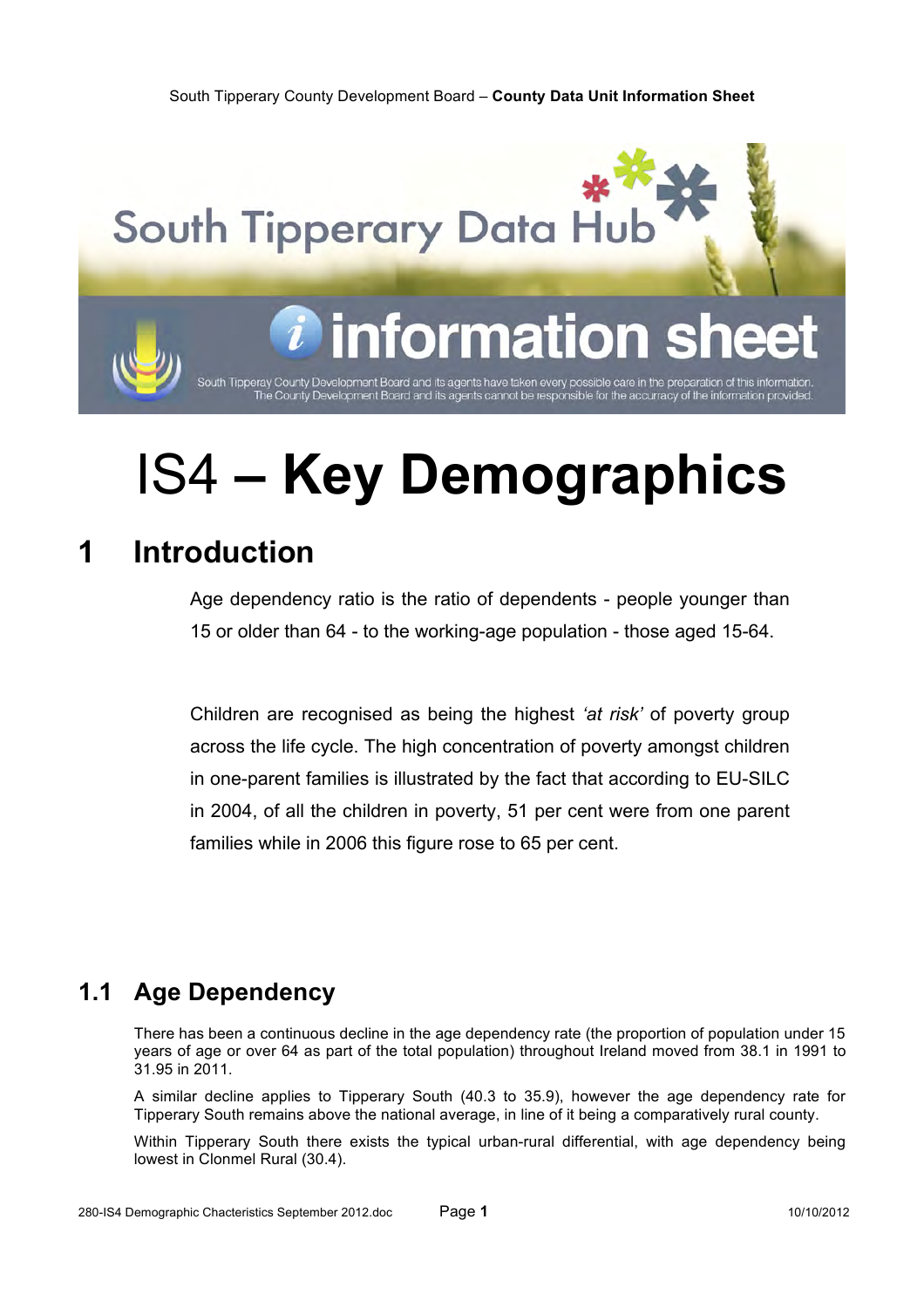Age dependency ratio exceeds forty in six EDs, Rathlynin (40.1), Ballycarron (40.6), Shronell (40.9), Oughterleague (41.8), Ballysheehan (43.9), and Graigue (45.1).

| ED Ref | <b>ED Name</b>               | 1991 Age<br>dependency<br>ratio | 1996 Age<br>dependency<br>ratio | 2002 Age<br>dependency<br>ratio | 2006 Age<br>dependency<br>ratio | 2011 Age<br>dependency<br>ratio | 2006-2011<br>Change in<br>Age |
|--------|------------------------------|---------------------------------|---------------------------------|---------------------------------|---------------------------------|---------------------------------|-------------------------------|
|        |                              |                                 |                                 |                                 |                                 |                                 | dependency<br>ratio           |
| 23140  | Anner                        | 42.6                            | 39.1                            | 35.0                            | 37.4                            | 38.0                            | 1.5                           |
| 23117  | Ardfinnan                    | 38.9                            | 34.8                            | 31.6                            | 32.8                            | 32.7                            | - 5                           |
| 23093  | Ardmayle                     | 41.4                            | 37.4                            | 33.6                            | 34.9                            | 34.0                            | $-2.6$                        |
| 23094  | Ardsallagh                   | 45.1                            | 41.7                            | 37.1                            | 33.7                            | 34.3                            | 1.7                           |
| 23141  | Ballingarry                  | 42.2                            | 38.6                            | 34.0                            | 31.5                            | 32.8                            | 3.8                           |
| 23118  | Ballybacon                   | 45.9                            | 36.6                            | 27.7                            | 30.8                            | 33.3                            | 8.0                           |
| 23153  | Ballycarron                  | 37.6                            | 38.6                            | 38.4                            | 38.5                            | 40.6                            | 5.5                           |
| 23132  | Ballyclerahan                | 44.3                            | 42.1                            | 34.2                            | 35.0                            | 35.4                            | 1.1                           |
| 23154  | <b>Ballygriffin</b>          | 44.9                            | 37.4                            | 31.6                            | 33.6                            | 31.6                            | $-5.9$                        |
| 23155  | Ballykisteen                 | 38.7                            | 38.3                            | 34.5                            | 34.0                            | 31.6                            | $-7.0$                        |
| 23142  | Ballyphilip                  | 33.4                            | 33.4                            | 34.1                            | 34.3                            | 36.1                            | 5.5                           |
| 23119  | Ballyporeen                  | 42.7                            | 37.4                            | 34.9                            | 33.3                            | 36.6                            | 9.9                           |
| 23095  | Ballysheehan                 | 36.6                            | 34.3                            | 39.7                            | 41.9                            | 43.9                            | 4.8                           |
| 23156  | Bansha                       | 39.0                            | 37.9                            | 32.3                            | 30.9                            | 33.4                            | 8.2                           |
| 23157  | <b>Bruis</b>                 | 43.1                            | 36.9                            | 36.1                            | 39.4                            | 37.7                            | -4.3                          |
| 23143  | <b>Buolick</b>               | 45.6                            | 41.9                            | 37.4                            | 35.2                            | 34.2                            | $-2.8$                        |
| 23120  | <b>Burncourt</b>             | 40.6                            | 36.9                            | 31.0                            | 31.1                            | 38.4                            | 23.6                          |
| 23121  | Caher                        | 38.1                            | 37.0                            | 37.1                            | 35.5                            | 36.9                            | 3.8                           |
| 23158  | Cappagh                      | 42.0                            | 36.7                            | 34.6                            | 34.3                            | 35.2                            | 2.5                           |
| 23089  | Carrick-On-Suir<br>Rural     | 37.9                            | 35.5                            | 35.1                            | 35.3                            | 38.3                            | 8.4                           |
| 23083  | Carrick-On-Suir<br>Urban     | 38.0                            | 36.3                            | 34.5                            | 32.4                            | 33.7                            | 4.0                           |
| 23082  | Carrickbeg<br>Urban          | 39.1                            | 37.0                            | 35.7                            | 37.8                            | 35.9                            | $-5.0$                        |
| 23096  | Cashel Rural                 | 40.2                            | 33.9                            | 31.4                            | 31.0                            | 33.3                            | 7.4                           |
| 23084  | Cashel Urban                 | 44.6                            | 41.3                            | 36.7                            | 36.0                            | 35.9                            | $-3$                          |
| 23122  | Clogheen                     | 43.1                            | 39.1                            | 36.6                            | 35.6                            | 35.9                            | 8.                            |
| 23097  | Clogher                      | 41.6                            | 43.4                            | 40.3                            | 40.5                            | 38.1                            | $-5.8$                        |
| 23159  | Clonbeg                      | 41.9                            | 34.2                            | 32.9                            | 32.8                            | 33.5                            | 2.3                           |
| 23098  | Cloneen                      | 38.1                            | 34.0                            | 33.3                            | 37.8                            | 36.8                            | $-2.7$                        |
| 23085  | <b>Clonmel East</b><br>Urban | 35.8                            | 34.1                            | 32.8                            | 32.7                            | 33.1                            | 1.1                           |
| 23133  | Clonmel Rural                | 41.3                            | 39.3                            | 33.5                            | 30.6                            | 30.4                            | -.4                           |
| 23086  | Clonmel West<br>Urban        | 38.5                            | 35.3                            | 33.2                            | 33.0                            | 35.3                            | 7.0                           |
| 23099  | <b>Clonoulty East</b>        | 42.2                            | 37.1                            | 36.4                            | 36.9                            | 39.2                            | 6.4                           |
| 23100  | <b>Clonoulty West</b>        | 39.5                            | 40.0                            | 38.0                            | 37.0                            | 35.6                            | $-4.0$                        |
| 23101  | Colman                       | 41.4                            | 36.4                            | 35.6                            | 35.2                            | 36.1                            | 2.7                           |
| 23123  | Coolagarranroe               | 44.0                            | 40.1                            | 34.6                            | 30.9                            | 31.3                            | 1.2                           |
| 23102  | Cooleagh                     | 40.7                            | 42.2                            | 38.1                            | 36.6                            | 34.9                            | $-4.6$                        |
| 23144  | Crohane                      | 36.8                            | 37.2                            | 32.2                            | 33.6                            | 38.2                            | 13.7                          |

**Table 1 – Age Dependency 2011 (Source: CSO)**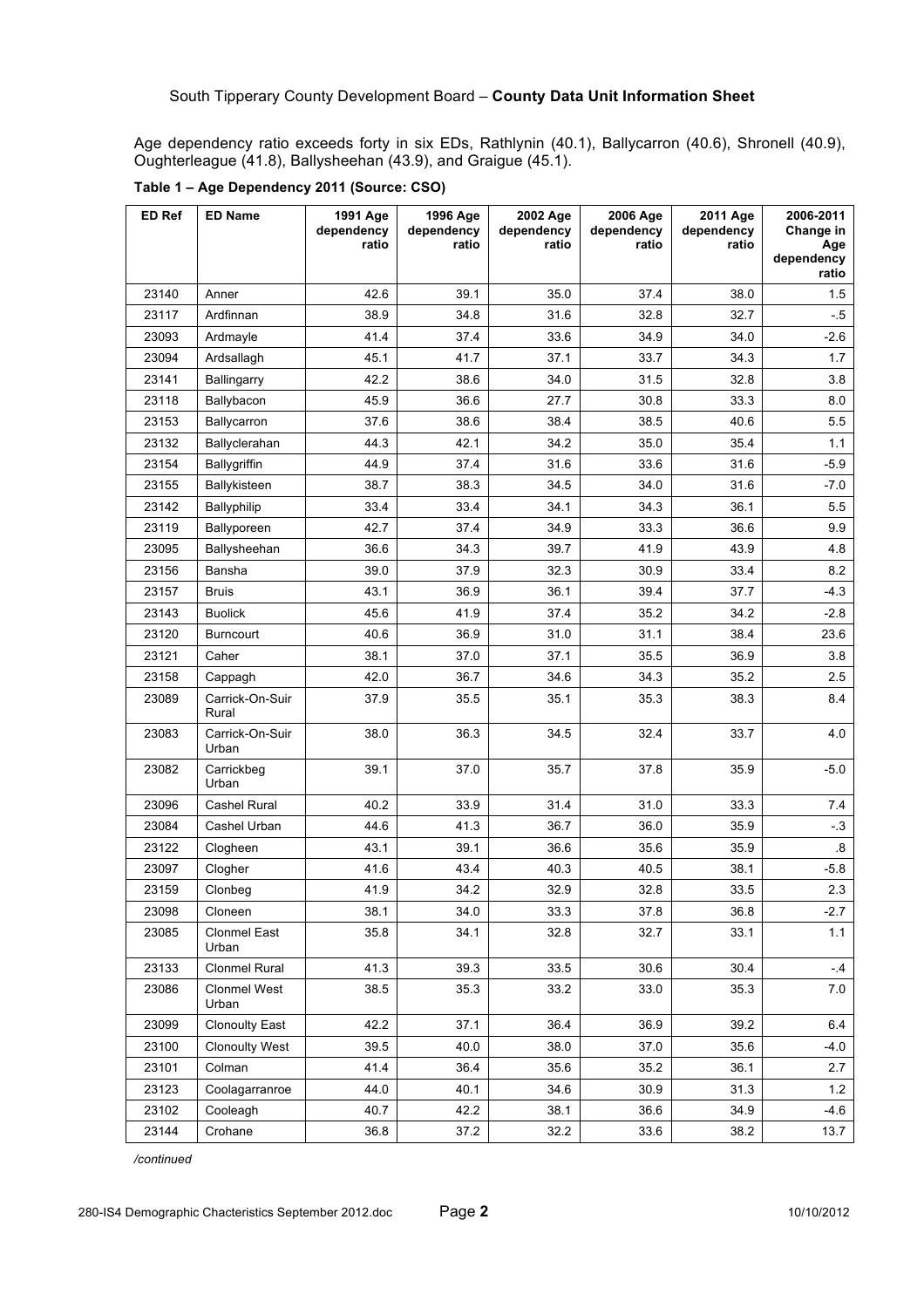| ED Ref | <b>ED Name</b>           | 1991 Age<br>dependency<br>ratio | 1996 Age<br>dependency<br>ratio | 2002 Age<br>dependency<br>ratio | 2006 Age<br>dependency<br>ratio | 2011 Age<br>dependency<br>ratio | 2006-2011<br>Change in<br>Age<br>dependency<br>ratio |
|--------|--------------------------|---------------------------------|---------------------------------|---------------------------------|---------------------------------|---------------------------------|------------------------------------------------------|
| 23160  | Cullen                   | 39.8                            | 36.8                            | 37.4                            | 37.7                            | 36.9                            | $-2.1$                                               |
| 23161  | Curraheen                | 38.0                            | 38.7                            | 31.1                            | 32.5                            | 39.3                            | 21.1                                                 |
| 23124  | Derrygrath               | 42.3                            | 33.9                            | 28.0                            | 29.9                            | 36.6                            | 22.3                                                 |
| 23162  | Donohill                 | 43.7                            | 40.8                            | 36.3                            | 35.3                            | 34.6                            | $-1.9$                                               |
| 23103  | Drangan                  | 39.6                            | 40.4                            | 36.6                            | 37.8                            | 38.4                            | 1.6                                                  |
| 23163  | Drumwood                 | 44.2                            | 38.8                            | 31.7                            | 31.8                            | 35.2                            | 10.9                                                 |
| 23164  | Emly                     | 40.3                            | 38.8                            | 36.6                            | 34.2                            | 35.1                            | 2.6                                                  |
| 23145  | Farranrory               | 39.7                            | 36.8                            | 31.0                            | 30.2                            | 34.4                            | 13.9                                                 |
| 23146  | Fennor                   | 43.7                            | 41.5                            | 34.9                            | 33.0                            | 34.7                            | 5.0                                                  |
| 23104  | Fethard                  | 40.9                            | 39.3                            | 35.8                            | 34.3                            | 34.1                            | - 4                                                  |
| 23105  | Gaile                    | 43.9                            | 41.6                            | 36.4                            | 37.1                            | 37.5                            | 8.5                                                  |
| 23090  | Garrangibbon             | 38.6                            | 33.5                            | 35.6                            | 36.0                            | 35.8                            | $-4$                                                 |
| 23165  | Glengar                  | 40.4                            | 39.8                            | 42.4                            | 35.3                            | 37.7                            | 6.8                                                  |
| 23166  | Golden                   | 39.8                            | 35.0                            | 31.8                            | 33.9                            | 36.8                            | 8.6                                                  |
| 23106  | Graigue                  | 37.3                            | 38.2                            | 36.4                            | 40.9                            | 45.1                            | 10.2                                                 |
| 23107  | Graystown                | 42.8                            | 38.7                            | 40.2                            | 42.6                            | 38.4                            | $-9.7$                                               |
| 23134  | Inishlounaght            | 37.8                            | 35.1                            | 31.2                            | 30.5                            | 32.0                            | 4.7                                                  |
| 23135  | Kilcash                  | 42.4                            | 38.4                            | 35.2                            | 35.9                            | 37.0                            | 3.1                                                  |
| 23125  | Kilcommon                | 39.8                            | 38.3                            | 33.3                            | 31.3                            | 31.7                            | 1.5                                                  |
| 23147  | Kilcooly                 | 42.9                            | 39.4                            | 35.2                            | 33.4                            | 38.1                            | 14.0                                                 |
| 23126  | Kilcoran                 | 37.4                            | 37.4                            | 36.9                            | 38.9                            | 39.1                            | $5^{\circ}$                                          |
| 23167  | Kilfeakle                | 34.8                            | 33.5                            | 33.9                            | 39.1                            | 39.9                            | 2.2                                                  |
| 23168  | Killadriffe              | 38.8                            | 37.1                            | 34.0                            | 35.3                            | 36.2                            | 2.5                                                  |
| 23108  | Killeenasteena           | 34.0                            | 31.0                            | 32.6                            | 34.9                            | 34.0                            | $-2.5$                                               |
| 23109  | Killenaule               | 45.4                            | 39.4                            | 35.6                            | 36.1                            | 35.4                            | $-2.0$                                               |
| 23169  | Kilmucklin               | 38.3                            | 36.1                            | 37.3                            | 38.4                            | 39.0                            | 1.6                                                  |
| 23091  | Kilmurry                 | 40.4                            | 38.3                            | 35.2                            | 32.7                            | 35.1                            | 7.3                                                  |
| 23110  | Kilpatrick               | 41.4                            | 39.8                            | 35.9                            | 31.8                            | 32.5                            | 2.1                                                  |
| 23701  | Kilsheelan/Killal<br>oan | 42.7                            | 35.6                            | 33.8                            | 32.7                            | 33.8                            | 3.1                                                  |
| 23138  | Kiltinan                 | 40.7                            | 35.8                            | 33.9                            | 36.0                            | 39.5                            | 9.6                                                  |
| 23148  | Kilvemnon                | 42.7                            | 39.1                            | 31.4                            | 31.6                            | 34.6                            | 9.8                                                  |
| 23111  | Knockgraffon             | 43.8                            | 39.6                            | 36.9                            | 33.0                            | 34.8                            | 5.5                                                  |
| 23170  | Lattin                   | 43.4                            | 38.8                            | 38.8                            | 36.9                            | 38.4                            | 4.1                                                  |
| 23139  | Lisronagh                | 42.3                            | 36.4                            | 35.5                            | 35.9                            | 32.0                            | $-10.8$                                              |
| 23112  | Magorban                 | 42.2                            | 41.8                            | 39.7                            | 37.8                            | 37.9                            | $\cdot$ 1                                            |
| 23149  | Modeshil                 | 38.8                            | 36.1                            | 40.6                            | 38.5                            | 38.8                            | $\cdot$ 7                                            |
| 23127  | Mortlestown              | 43.5                            | 37.6                            | 31.8                            | 29.7                            | 32.5                            | 9.4                                                  |
| 23150  | Mullinahone              | 41.9                            | 39.8                            | 36.3                            | 34.3                            | 35.7                            | 4.1                                                  |
| 23151  | <b>New</b><br>Birmingham | 43.5                            | 39.5                            | 30.2                            | 29.8                            | 34.9                            | 17.2                                                 |
| 23128  | Newcastle                | 44.9                            | 40.0                            | 37.2                            | 35.2                            | 37.1                            | 5.4                                                  |
| 23092  | Newtown                  | 43.3                            | 37.7                            | 34.8                            | 32.5                            | 36.0                            | 11.0                                                 |

*/continued*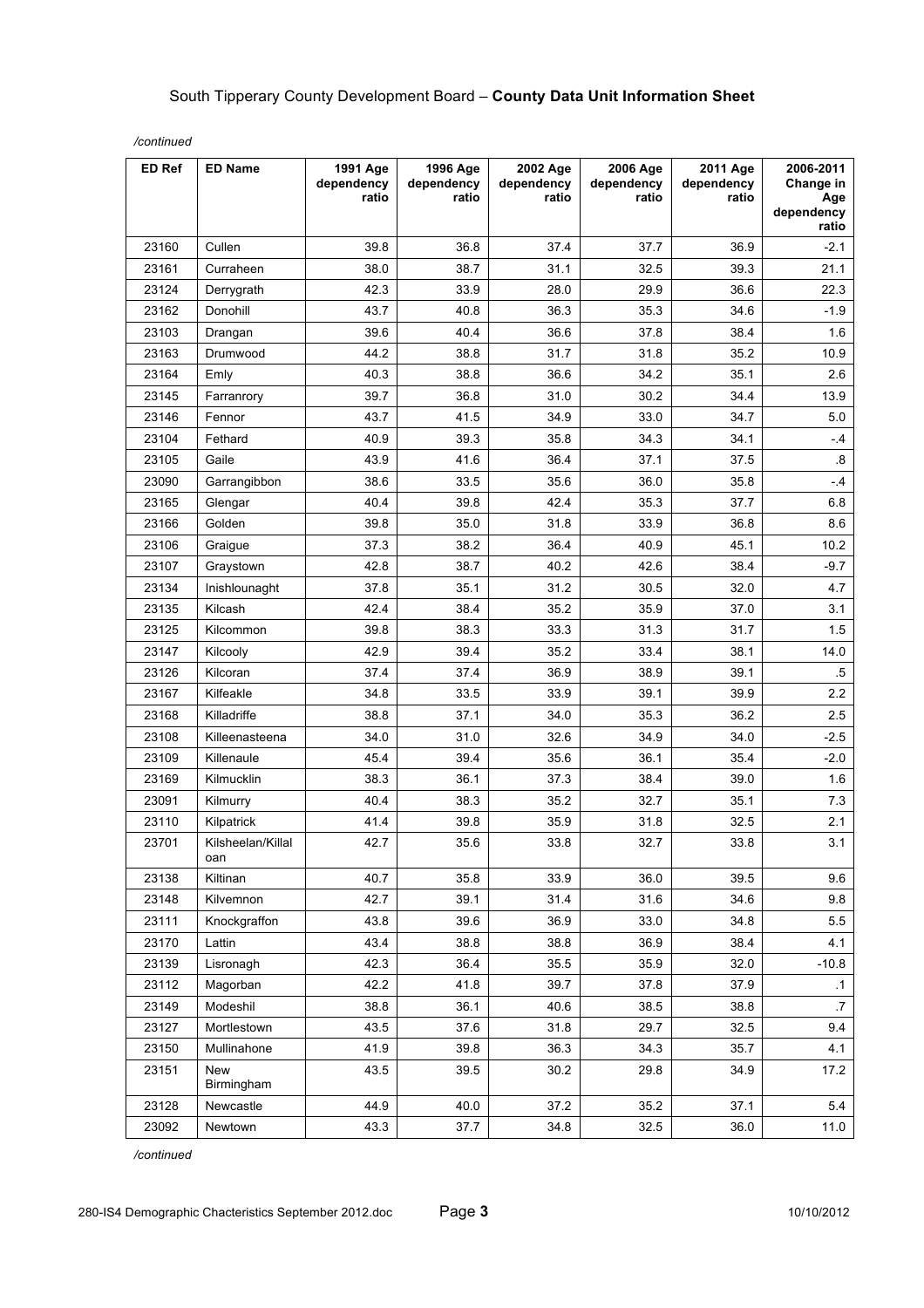| ED Ref | <b>ED Name</b>                   | 1991 Age<br>dependency<br>ratio | 1996 Age<br>dependency<br>ratio | 2002 Age<br>dependency<br>ratio | 2006 Age<br>dependency<br>ratio | 2011 Age<br>dependency<br>ratio | 2006-2011<br>Change in<br>Age<br>dependency<br>ratio |
|--------|----------------------------------|---------------------------------|---------------------------------|---------------------------------|---------------------------------|---------------------------------|------------------------------------------------------|
| 23113  | Nodstown                         | 42.2                            | 43.2                            | 35.8                            | 33.4                            | 34.4                            | 3.1                                                  |
| 23114  | Oughterleague                    | 40.7                            | 45.0                            | 44.2                            | 40.9                            | 41.8                            | 2.1                                                  |
| 23115  | Peppardstown                     | 38.8                            | 35.7                            | 31.6                            | 32.4                            | 33.3                            | 2.7                                                  |
| 23152  | Poyntstown                       | 43.5                            | 42.0                            | 43.8                            | 40.3                            | 37.1                            | $-8.0$                                               |
| 23171  | Rathlynin                        | 39.5                            | 30.2                            | 34.2                            | 38.4                            | 40.1                            | 4.5                                                  |
| 23172  | Rodus                            | 43.6                            | 38.6                            | 41.9                            | 36.6                            | 36.1                            | $-1.5$                                               |
| 23173  | Shronell                         | 46.1                            | 44.9                            | 41.8                            | 39.6                            | 40.9                            | 3.4                                                  |
| 23174  | Solloghodbeg                     | 37.6                            | 35.0                            | 35.9                            | 35.3                            | 34.9                            | $-1.3$                                               |
| 23175  | Templeneiry                      | 39.3                            | 37.0                            | 35.2                            | 36.7                            | 32.5                            | $-11.5$                                              |
| 23176  | Thomastown                       | 40.1                            | 37.7                            | 37.8                            | 35.0                            | 35.2                            | $\cdot$                                              |
| 23087  | <b>Tipperary East</b><br>Urban   | 42.9                            | 39.7                            | 36.3                            | 35.5                            | 32.8                            | $-7.6$                                               |
| 23177  | <b>Tipperary Rural</b>           | 35.7                            | 35.4                            | 36.2                            | 33.6                            | 34.4                            | 2.3                                                  |
| 23088  | <b>Tipperary West</b><br>Urban   | 38.1                            | 37.0                            | 36.1                            | 33.8                            | 34.9                            | 3.2                                                  |
| 23129  | Tubbrid                          | 45.0                            | 39.5                            | 38.0                            | 30.4                            | 33.9                            | 11.6                                                 |
| 23130  | Tullaghmelan                     | 42.8                            | 39.3                            | 34.2                            | 35.3                            | 35.0                            | $-9$                                                 |
| 23131  | Tullaghorton                     | 40.0                            | 36.4                            | 37.7                            | 36.3                            | 36.5                            | .6                                                   |
| 23116  | <b>Tullamain</b>                 | 36.6                            | 25.7                            | 29.0                            | 34.2                            | 37.0                            | 8.2                                                  |
|        | <b>South</b><br><b>Tipperary</b> | 40.3                            | 37.4                            | 34.6                            | 33.9                            | 35.9                            | $\overline{2}$                                       |

*/continued*

### **1.2 Lone Parents**

The proportion of lone parents (as a proportion of all households with dependent children) in Ireland grew from 10.7% in 1991 to 25.7% nationally in 2011.

Reflecting the urban-rural dichotomy within the county, Kilvemnon and Ballycarron had particularly low ratios at 1.9 and 2, respectively. There are 21 EDs, where the ratio is 10 or less.

Cashel Urban, Tipperary East Urban, Carrick-On-Suir Urban and Clonmel West Urban have rates that are high by local comparison.

| <b>ED Ref</b> | <b>ED Name</b>       | <b>1991 Lone</b><br>parents<br>ratio | <b>1996 Lone</b><br>parents<br>ratio | <b>2002 Lone</b><br>parents<br>ratio | <b>2006 Lone</b><br>parents<br>ratio | <b>2011 Lone</b><br>parents<br>ratio | 2006-2011<br>Change in<br>Lone<br>parents<br>ratio |
|---------------|----------------------|--------------------------------------|--------------------------------------|--------------------------------------|--------------------------------------|--------------------------------------|----------------------------------------------------|
| 23140         | Anner                | 8.8                                  | 14.7                                 | 5.0                                  | 7.5                                  | 14.3                                 | 90.5                                               |
| 23117         | Ardfinnan            | 12.3                                 | 9.4                                  | 18.3                                 | 21.5                                 | 22.9                                 | 6.4                                                |
| 23093         | Ardmayle             | 12.1                                 | 1.6                                  | 6.3                                  | 15.2                                 | 16.7                                 | 10.0                                               |
| 23094         | Ardsallagh           | .0                                   | 2.3                                  | 9.8                                  | 2.3                                  | 4.8                                  | 109.5                                              |
| 23141         | Ballingarry          | 11.5                                 | 15.3                                 | 13.4                                 | 23.6                                 | 12.5                                 | $-47.1$                                            |
| 23118         | Ballybacon           | 10.8                                 | 9.1                                  | 0.                                   | 6.1                                  | 13.1                                 | 114.2                                              |
| 23153         | <b>Ballvcarron</b>   | 7.1                                  | 5.3                                  | 12.0                                 | 6.3                                  | 2.0                                  | $-68.0$                                            |
| 23132         | <b>Ballvclerahan</b> | 2.2                                  | 4.8                                  | 7.9                                  | 12.2                                 | 18.5                                 | 51.9                                               |
| 23154         | <b>Ballygriffin</b>  | .0                                   | $\cdot$                              | 4.0                                  | 8.3                                  | 19.2                                 | 130.8                                              |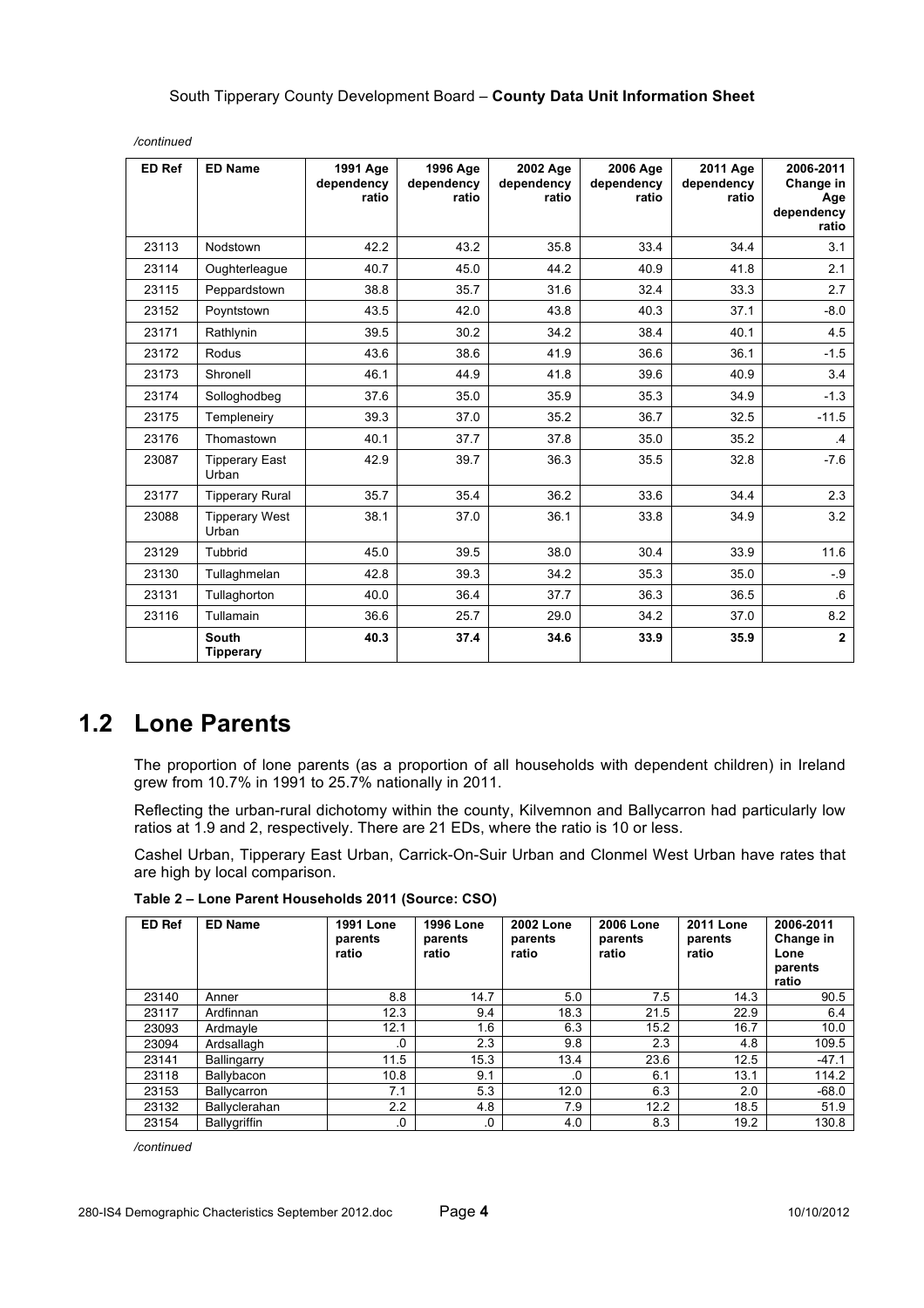| 15.4<br>6.6<br>9.8<br>4.9<br>13.7<br>23155<br>Ballykisteen<br>15.0<br>10.8<br>11.1<br>13.0<br>8.7<br>23142<br>Ballyphilip<br>9.5<br>5.6<br>12.9<br>23119<br>7.8<br>16.5<br>Ballyporeen<br>2.6<br>12.8<br>15.6<br>7.7<br>23095<br>Ballysheehan<br>6.5<br>23156<br>9.8<br>11.2<br>15.6<br>19.5<br>29.9<br>Bansha<br>12.0<br>3.6<br>4.2<br>7.5<br>7.5<br>23157<br><b>Bruis</b><br>9.2<br>9.0<br>12.3<br>23.2<br>26.8<br>23143<br><b>Buolick</b><br>10.9<br>15.9<br>10.2<br>16.3<br>20.0<br>23120<br>Burncourt<br>6.7<br>13.1<br>8.9<br>15.6<br>11.0<br>23121<br>Caher | Change in<br>Lone<br>parents<br>ratio |
|--------------------------------------------------------------------------------------------------------------------------------------------------------------------------------------------------------------------------------------------------------------------------------------------------------------------------------------------------------------------------------------------------------------------------------------------------------------------------------------------------------------------------------------------------------------------|---------------------------------------|
|                                                                                                                                                                                                                                                                                                                                                                                                                                                                                                                                                                    | 12.3                                  |
|                                                                                                                                                                                                                                                                                                                                                                                                                                                                                                                                                                    | $-33.3$                               |
|                                                                                                                                                                                                                                                                                                                                                                                                                                                                                                                                                                    | 27.9                                  |
|                                                                                                                                                                                                                                                                                                                                                                                                                                                                                                                                                                    | $-50.5$                               |
|                                                                                                                                                                                                                                                                                                                                                                                                                                                                                                                                                                    | 53.2                                  |
|                                                                                                                                                                                                                                                                                                                                                                                                                                                                                                                                                                    | $.0 \,$                               |
|                                                                                                                                                                                                                                                                                                                                                                                                                                                                                                                                                                    | 15.7                                  |
|                                                                                                                                                                                                                                                                                                                                                                                                                                                                                                                                                                    | $-35.9$                               |
|                                                                                                                                                                                                                                                                                                                                                                                                                                                                                                                                                                    | $-29.5$                               |
| 4.5<br>14.3<br>17.7<br>19.6<br>7.1<br>23158<br>Cappagh                                                                                                                                                                                                                                                                                                                                                                                                                                                                                                             | 10.8                                  |
| $\overline{0}$ .<br>11.4<br>23089<br>Carrick-On-Suir<br>3.5<br>8.1<br>9.5<br>Rural                                                                                                                                                                                                                                                                                                                                                                                                                                                                                 | 18.1                                  |
| Carrick-On-Suir<br>13.4<br>19.7<br>28.5<br>37.2<br>37.8<br>23083<br>Urban                                                                                                                                                                                                                                                                                                                                                                                                                                                                                          | 1.8                                   |
| 12.6<br>24.8<br>32.5<br>23082<br>Carrickbeg Urban<br>8.3<br>36.1                                                                                                                                                                                                                                                                                                                                                                                                                                                                                                   | 11.1                                  |
| 23096<br>Cashel Rural<br>12.8<br>19.9<br>3.1<br>4.7<br>8.5                                                                                                                                                                                                                                                                                                                                                                                                                                                                                                         | 55.4                                  |
| 14.1<br>25.4<br>36.9<br>16.7<br>37.7<br>23084<br>Cashel Urban                                                                                                                                                                                                                                                                                                                                                                                                                                                                                                      | $-2.0$                                |
| 10.7<br>11.1<br>16.8<br>16.8<br>13.3<br>23122<br>Clogheen                                                                                                                                                                                                                                                                                                                                                                                                                                                                                                          | $-21.2$                               |
| 4.8<br>8.3<br>4.2<br>23097<br>Clogher<br>5.0<br>5.3                                                                                                                                                                                                                                                                                                                                                                                                                                                                                                                | $-50.0$                               |
| 1.9<br>23159<br>Clonbeg<br>6.0<br>10.3<br>16.9<br>20.3                                                                                                                                                                                                                                                                                                                                                                                                                                                                                                             | 19.8                                  |
| 3.6<br>17.6<br>16.3<br>17.2<br>23098<br>Cloneen<br>6.1                                                                                                                                                                                                                                                                                                                                                                                                                                                                                                             | 5.6                                   |
| Clonmel East Urban<br>23085<br>11.5<br>15.4<br>26.1<br>34.2<br>33.3                                                                                                                                                                                                                                                                                                                                                                                                                                                                                                | $-2.4$                                |
| 22.7<br>9.6<br>15.5<br>24.1<br>27.7<br>23133<br><b>Clonmel Rural</b>                                                                                                                                                                                                                                                                                                                                                                                                                                                                                               | $-18.2$                               |
| 13.8<br>19.9<br>28.1<br>38.7<br>43.8<br><b>Clonmel West</b><br>23086<br>Urban                                                                                                                                                                                                                                                                                                                                                                                                                                                                                      | 13.3                                  |
| 8.2<br>11.3<br>15.5<br>12.7<br>18.6<br><b>Clonoulty East</b><br>23099                                                                                                                                                                                                                                                                                                                                                                                                                                                                                              | 46.5                                  |
| 3.1<br>9.7<br>12.3<br>18.7<br>14.1<br>23100<br><b>Clonoulty West</b>                                                                                                                                                                                                                                                                                                                                                                                                                                                                                               | $-24.5$                               |
| 17.2<br>Colman<br>11.8<br>5.9<br>6.0<br>8.6<br>23101                                                                                                                                                                                                                                                                                                                                                                                                                                                                                                               | 100.0                                 |
| $\overline{3.8}$<br>5.8<br>1.7<br>7.5<br>0.<br>23123<br>Coolagarranroe                                                                                                                                                                                                                                                                                                                                                                                                                                                                                             | 52.9                                  |
| 17.4<br>4.4<br>6.8<br>14.8<br>11.8<br>23102<br>Cooleagh                                                                                                                                                                                                                                                                                                                                                                                                                                                                                                            | 47.8                                  |
| 16.1<br>23144<br>Crohane<br>0.<br>3.8<br>4.5<br>.0                                                                                                                                                                                                                                                                                                                                                                                                                                                                                                                 | 254.8                                 |
| 12.5<br>23160<br>Cullen<br>3.6<br>8.7<br>16.7<br>20.0                                                                                                                                                                                                                                                                                                                                                                                                                                                                                                              | $-37.5$                               |
| 12.9<br>14.3<br>23161<br>14.8<br>8.7<br>11.1<br>Curraheen                                                                                                                                                                                                                                                                                                                                                                                                                                                                                                          | 28.6                                  |
| 23124<br>2.9<br>8.2<br>9.7<br>3.6<br>Derrygrath<br>9.1                                                                                                                                                                                                                                                                                                                                                                                                                                                                                                             | $-62.7$                               |
| $\overline{3.1}$<br>23162<br>Donohill<br>8.2<br>19.7<br>21.4<br>24.7                                                                                                                                                                                                                                                                                                                                                                                                                                                                                               | 15.2                                  |
| 10.9<br>19.0<br>10.1<br>13.6<br>15.0<br>23103<br>Drangan                                                                                                                                                                                                                                                                                                                                                                                                                                                                                                           | 10.5                                  |
| 2.1<br>8.5<br>8.2<br>5.7<br>10.3<br>23163<br>Drumwood                                                                                                                                                                                                                                                                                                                                                                                                                                                                                                              | 81.9                                  |
| 23164<br>15.2<br>12.5<br>16.7<br>16.9<br>30.9<br>Emly                                                                                                                                                                                                                                                                                                                                                                                                                                                                                                              | 82.1                                  |
| 10.2<br>24.5<br>19.6<br>18.8<br>23145<br>9.1<br>Farranrory<br>5.7<br>2.9<br>7.1<br>23146<br>13.6<br>6.7                                                                                                                                                                                                                                                                                                                                                                                                                                                            | $-4.2$<br>7.1                         |
| Fennor<br>24.5<br>25.7<br>33.7<br>17.2<br>35.5<br>23104<br>Fethard                                                                                                                                                                                                                                                                                                                                                                                                                                                                                                 | $-5.0$                                |
| 11.3<br>9.7<br>10.1<br>27.7<br>20.9<br>23105<br>Gaile                                                                                                                                                                                                                                                                                                                                                                                                                                                                                                              | $-24.5$                               |
| 7.6<br>11.5<br>18.0<br>24.7<br>24.7<br>23090<br>Garrangibbon                                                                                                                                                                                                                                                                                                                                                                                                                                                                                                       | $\cdot$                               |
| 17.4<br>23165<br>0.<br>4.5<br>7.1<br>Glengar<br>.0                                                                                                                                                                                                                                                                                                                                                                                                                                                                                                                 | 57.1                                  |
| 15.4<br>22.6<br>8.8<br>12.9<br>18.3<br>23166<br>Golden                                                                                                                                                                                                                                                                                                                                                                                                                                                                                                             | 23.7                                  |
| 5.9<br>23106<br>Graigue<br>$\cdot$<br>20.0<br>$\cdot$ 0.<br>5.6                                                                                                                                                                                                                                                                                                                                                                                                                                                                                                    | 5.9                                   |
| 14.9<br>23107<br>9.8<br>10.9<br>10.4<br>7.7<br>Graystown                                                                                                                                                                                                                                                                                                                                                                                                                                                                                                           | $-26.2$                               |
| 5.8<br>7.1<br>8.8<br>15.0<br>23.0<br>23134<br>Inishlounaght                                                                                                                                                                                                                                                                                                                                                                                                                                                                                                        | 53.6                                  |
| 8.8<br>12.0<br>$\overline{\mathbf{0}}$<br>3.4<br>7.7<br>23135<br>Kilcash                                                                                                                                                                                                                                                                                                                                                                                                                                                                                           | 56.5                                  |
| 29.5<br>23125<br>Kilcommon<br>14.6<br>20.9<br>20.2<br>21.1                                                                                                                                                                                                                                                                                                                                                                                                                                                                                                         | 39.7                                  |
| 16.3<br>2.5<br>12.9<br>9.1<br>16.1<br>23147<br>Kilcooly                                                                                                                                                                                                                                                                                                                                                                                                                                                                                                            | .9                                    |
| 9.0<br>2.4<br>13.3<br>$\cdot$ 0<br>3.8<br>23126<br>Kilcoran                                                                                                                                                                                                                                                                                                                                                                                                                                                                                                        | 132.8                                 |
| 23167<br>Kilfeakle<br>6.5<br>4.4<br>4.5<br>4.5<br>5.5                                                                                                                                                                                                                                                                                                                                                                                                                                                                                                              | $-16.7$                               |
| 3.0<br>23168<br>4.2<br>3.9<br>6.1<br>Killadriffe<br>10.2                                                                                                                                                                                                                                                                                                                                                                                                                                                                                                           | 56.1                                  |
| $\overline{3.4}$<br>10.3<br>3.0<br>7.1<br>11.9<br>23108<br>Killeenasteena                                                                                                                                                                                                                                                                                                                                                                                                                                                                                          | $-13.2$                               |
| 32.0<br>7.6<br>13.1<br>15.4<br>18.8<br>23109<br>Killenaule                                                                                                                                                                                                                                                                                                                                                                                                                                                                                                         | 70.1                                  |
| 21.2<br>23169<br>Kilmucklin<br>9.3<br>7.8<br>17.2<br>13.6                                                                                                                                                                                                                                                                                                                                                                                                                                                                                                          | 55.6                                  |
| 23091<br>8.3<br>18.9<br>14.3<br>22.2<br>20.0<br>Kilmurry                                                                                                                                                                                                                                                                                                                                                                                                                                                                                                           | $-10.0$                               |

*/continued*